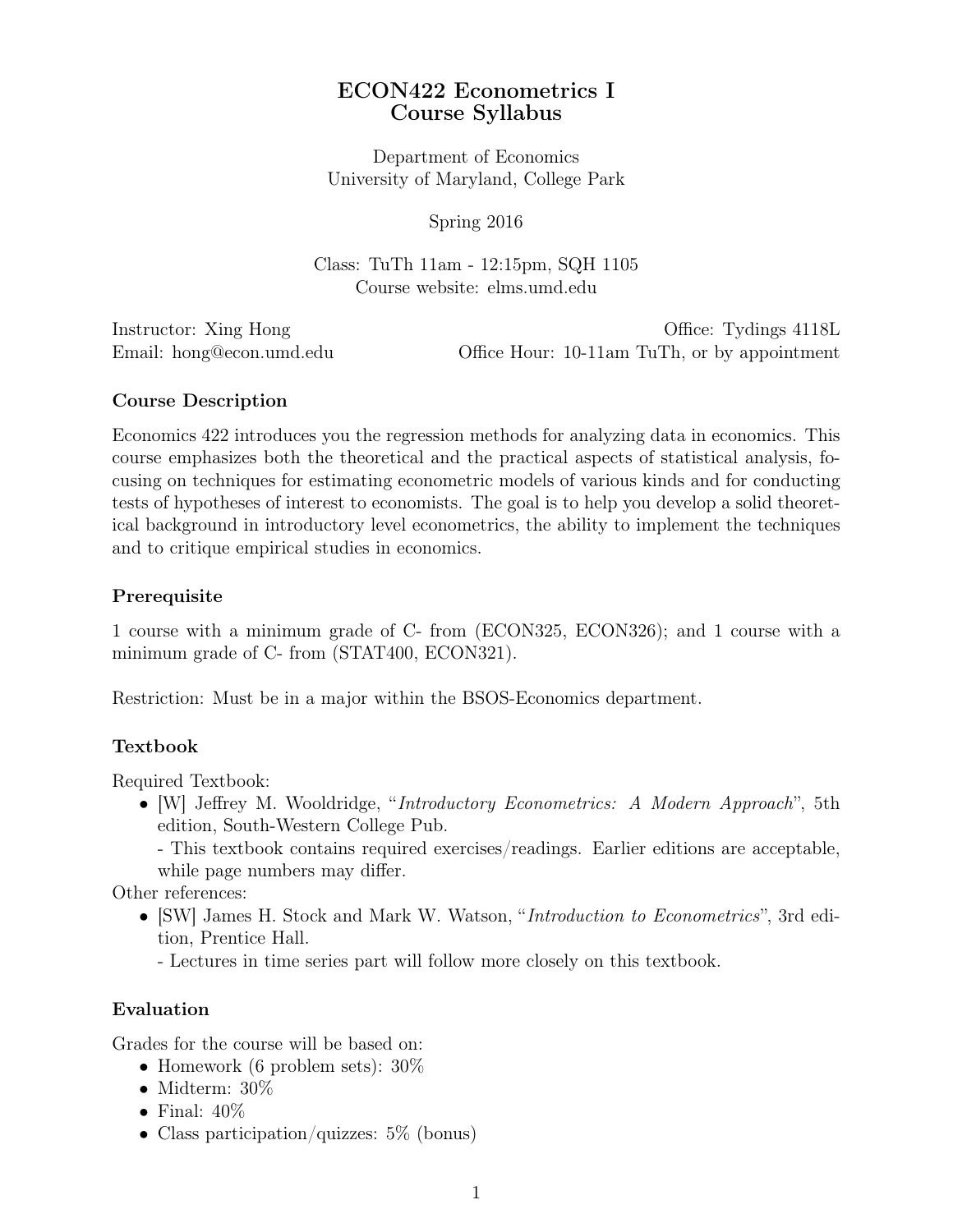## Homework

There will be six problem sets in total. Each problem set worth 5 points. Homework will be graded mainly by effort. I will assign one among high effort, medium effort, and low effort to each of your problem sets. A high effort work will receive full credit. You must 1) try and show your effort for every questions, 2) your answer must be relevant. The best way to show your effort is to list the steps you tried for the questions. A medium effort work will receive 4 points. A work with some skipped questions, or with some answers completely irrelevant will be determined as a medium effort work. Low effort work are the ones with many questions incomplete, and they will receive 2 points. NO LATE problem sets will be accepted.

You may work in groups, but each member of a group should submit her own write-up. In the case of group collaboration, you are required to write down the names of your group members. The group size should not exceed 3 persons.

#### Exams

There will be one midterm exam and one cumulative final exam. All exams are closed-book, closed-notes. You are allowed to bring in a simple/scientific calculator. No graphical calculators that can store formulas are allowed.

The final exam will take place on Thursday, May 12 at 8:00am - 10:00am. Location is TBA. The midterm will be in class on Thursday, March 10.

There will be no make-up for exams unless you have a valid excuse per University policy (e.g. medical emergency). In these cases you must notify the instructor and present a formal documentation.

## Class participation/quizzes

Actively engaging in class is an essential part in your learning process. There are 5 points as a bonus to encourage your class participation. Your grades for this part will be determined on the basis of your class attendance rate and your contribution to class discussion. Throughout the semester, I may give unannounced in class quiz to check your attendance. Taking these quizzes are necessary, although may not be sufficient, to receive full bonus points.

#### Classroom Courtesy

Coming late to class or/and leaving the classroom during the lecture will inevitably create an unnecessary disturbance for all your fellow classmates. Being late once or twice due to unforeseen reasons is understandable, but if this happens constantly, there will be actions. If your class schedule prevents you from fulfilling these requirements, you may consider enrolling in a different session.

I count on your judgement and discipline regarding the uses of electronic devices in the classroom. Exercise your discipline and respect other students and the instructor.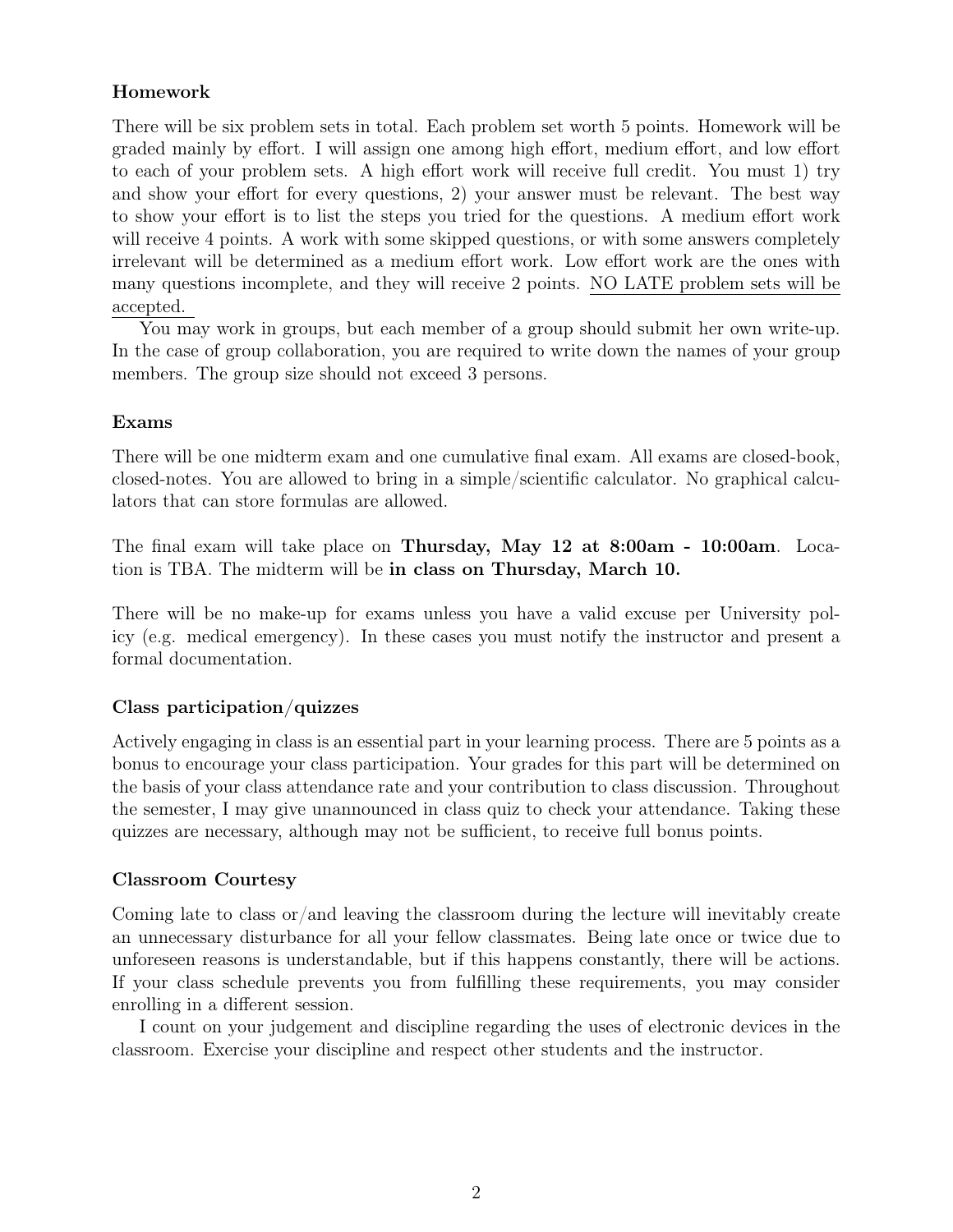## Communication

Our primary means of communication outside the classroom is email. I will be using ELMS to post course materials and announcements. Do login regularly. And I welcome your emails whenever you have any questions. If you run into any problems or difficulties, it is always better to talk to me sooner than later. Please try not to send me messages via ELMS, as I may get them with a delay.

#### Statistical Software

This course will use STATA as our main statistical software. The latest version is STATA 13, but any version later than STATA 6 suffices for the purpose of this course. To use STATA for practice, you can visit the BSOS computer labs in the basement of LeFrak Hall during their office hours [\(http://www.oacs.umd.edu/ComputerLabServices.asp\)](http://www.oacs.umd.edu/ComputerLabServices.asp). Purchasing STATA is not necessary. It is expensive.

## Computer Lab

We will have two sessions to be lectured in the computer lab. The computer labs are located in the basement of Lefrak Hall. On the day of a lab session, go to the computer lab directly. Please refer to the tentative course outline for the date of lab sessions. The exact lab room number is TBA.

### Academic Integrity

The University has approved a Code of Academic Integrity available on the web at [http://www.president.umd.edu/policies/iii100a.html.](http://www.president.umd.edu/policies/iii100a.html) The Code prohibits students from cheating on exams, plagiarizing, submitting the same paper for credit in two courses without authorization, buying papers, submitting fraudulent documents, and forging signatures. For more information on the Code of Academic Integrity or the Student Honor Council, please visit www.shc.umd.edu.

#### Students with Disability

Students with disabilities are required to inform the instructor of their needs at the beginning of the semester. The Disabilities Support Service (301-314-7682) will be consulted to determine what the appropriate academic accommodations will be.

#### Important dates

*Tuesday Feb. 9, Problem set 1 due Tuesday Feb. 23, Problem set 2 due Tuesday Mar. 8, Problem set 3 due Thursday Mar. 10, Midterm Exam Thursday Apr. 7, Problem set 4 due Thursday Apr. 21, Problem set 5 due Thursday May 3, Problem set 6 due Thursday May 12, Final Exam*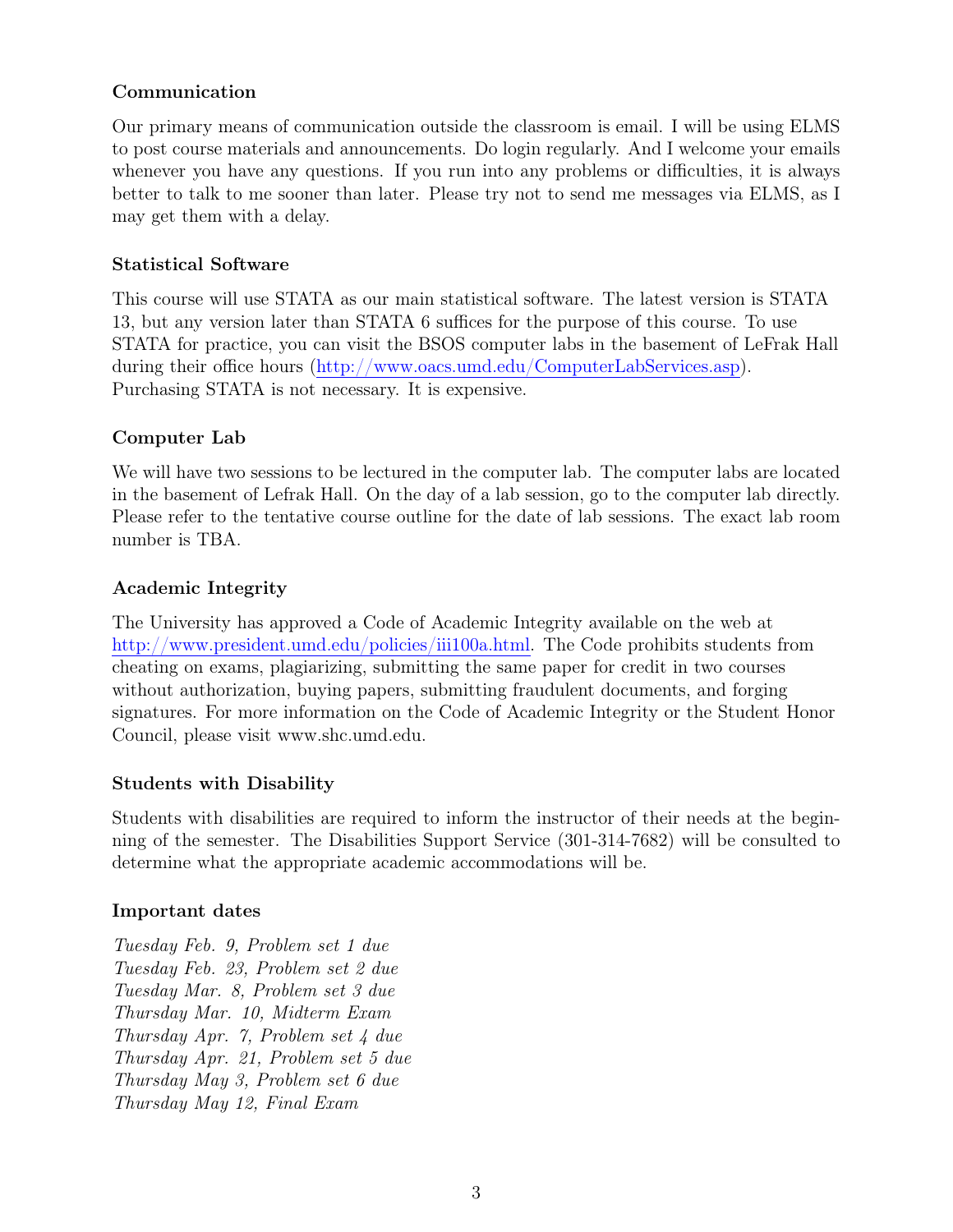# Tentative Course Outline

Note the following course outline is tentative and therefore subject to change during the process.

| No.              | Dates                     | <b>Topic</b>                                     | Reading                       |
|------------------|---------------------------|--------------------------------------------------|-------------------------------|
| $\mathbf{1}$     | 1/26                      | Introduction                                     | $[W]$ Ch. 1                   |
|                  | T u                       | - course outline and logistics                   | [W] Append. B&C               |
|                  |                           | Review of Probability and Statistics             |                               |
| $\overline{2}$   | 1/28                      | Review of Probability and Statistics             | [W] Append. B&C               |
|                  | Th                        |                                                  |                               |
| 3                | 2/2                       | Simple Linear Regression Model (1)               | $[\text{W}]$ Ch. 2            |
|                  | T u                       | -Deriving $OLS\; estimator$                      |                               |
| $\overline{4}$   | 2/4                       | Simple Linear Regression Model (2)               | $[\overline{W}]$ Ch. 2        |
|                  | Th                        | - Properties of OLS                              |                               |
|                  |                           | - Units of measurement and functional form       |                               |
| $\overline{5}$   | 2/9                       | Simple Linear Regression Model (3)               | $[W]$ Ch. 2                   |
|                  | T u                       | - Gauss-Markov Assumptions                       |                               |
|                  |                           | (Problem Set 1 due)                              |                               |
| $6\,$            | $\sqrt{2/11}$             | Simple Linear Regression Model (4)               | $[\text{W}]$ Ch. 2            |
|                  | Th                        | - Statistical properties of OLS                  |                               |
|                  |                           | - Hypothesis testing with OLS                    |                               |
| $\overline{7}$   | $\overline{\frac{2}{16}}$ | STATA Lab 1                                      |                               |
|                  | T u                       |                                                  |                               |
| $8\,$            | 2/18                      | Multiple Regression Analysis: Estimation (1)     | $[W]$ Ch. 3                   |
|                  | Th                        | -Interpretations of OLS estimates                |                               |
| $\boldsymbol{9}$ | $\sqrt{2/23}$             | Multiple Regression Analysis: Estimation $(2)$   | $[\text{W}]$ Ch. 3            |
|                  | T u                       | $-Gauss-Markov Theorem$                          |                               |
|                  |                           | <i>(Problem Set 2 Due)</i>                       |                               |
| 10               | 2/25                      | Multiple Regression Analysis: Estimation (3)     | $\overline{\text{[W] Ch. 3}}$ |
|                  | Th                        | -Specification issues                            |                               |
| 11               | 3/1                       | Multiple Regression Analysis: Inference $(1)$    | $[W]$ Ch. 4                   |
|                  | T u                       | - Testing a single population parameter          |                               |
| $12\,$           | 3/3                       | Multiple Regression Analysis: Inference (2)      | $[W]$ Ch. 4                   |
|                  | Th                        | $-$ Testing multiple linear restrictions         |                               |
| 13               | 3/8                       | Catch up and Review Session                      |                               |
|                  | T u                       | (Problem Set 3 Due)                              |                               |
| 14               | 3/10                      | <b>Midterm Exam</b>                              |                               |
|                  | $\boldsymbol{T}h$         |                                                  |                               |
| 15               | $\overline{\frac{3}{15}}$ | (Spring Break)                                   |                               |
|                  | T u                       |                                                  |                               |
| 16               | $\overline{3/17}$         |                                                  |                               |
|                  | Th                        |                                                  |                               |
| 17               | 3/22                      | Multiple Regression Analysis: Further Issues (1) | $[W]$ Ch. 6                   |
|                  | T u                       | - Data scaling                                   |                               |
|                  |                           | - Goodness-of-fit and selection of regressors    |                               |